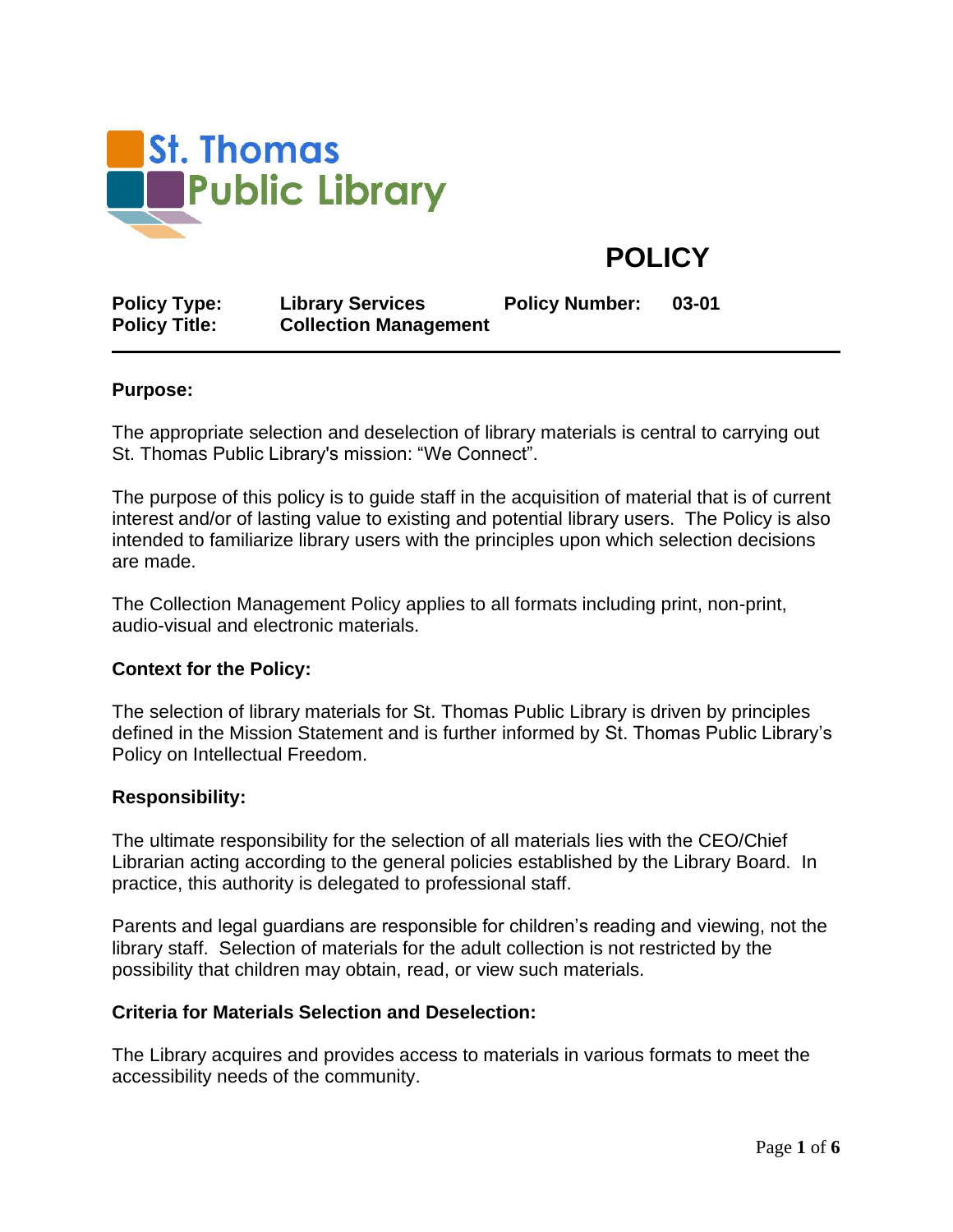Materials are selected:

- to facilitate access to all expressions of knowledge and intellectual ability
- to provide a wide range of resources for self-development
- to encourage independent study and complement formal education
- to provide materials which stimulate and support enjoyment of and participation in cultural life
- to provide materials for recreational and leisure time use
- to provide materials for users of all ages to encourage and promote continued use of the library
- to provide access to information of local interest or concern
- to foster lifelong love of reading

## **Specific Criteria:**

The specific criteria to be applied are, in no particular order, as follows:

- suitability of physical form for library use
- relation to existing collections and other material on the subject
- accessibility of material in other libraries
- interests and composition of the community and region
- popular demand and current trends
- attention of critics, reviewers, and public
- quality of writing and/or visual art
- reputation, skill, competence, and purpose of the originator of the work
- special value as a contribution to social questions and problems of continuing or topical interest
- timeliness or permanence of the work
- availability of funds and space
- comprehensiveness and depth of treatment
- clarity, accuracy, and logic of presentation
- balance of viewpoints in the collection (challenging though extreme or minority points of view are often represented, though quantity may be limited)

An item need not meet all of the above criteria in order to be acceptable.

Special consideration is given to materials with Canadian content, that record the Canadian experience or that relate to life in Canada or the lives and works of Canadians.

Selection of material cannot be influenced by any anticipated approval or disapproval of its intellectual content by sectors of the community.

## **Exclusions:**

St. Thomas Public Library recognizes the right of individuals to express opposition to authors' ideas or to their creative exercise in materials selected for the library.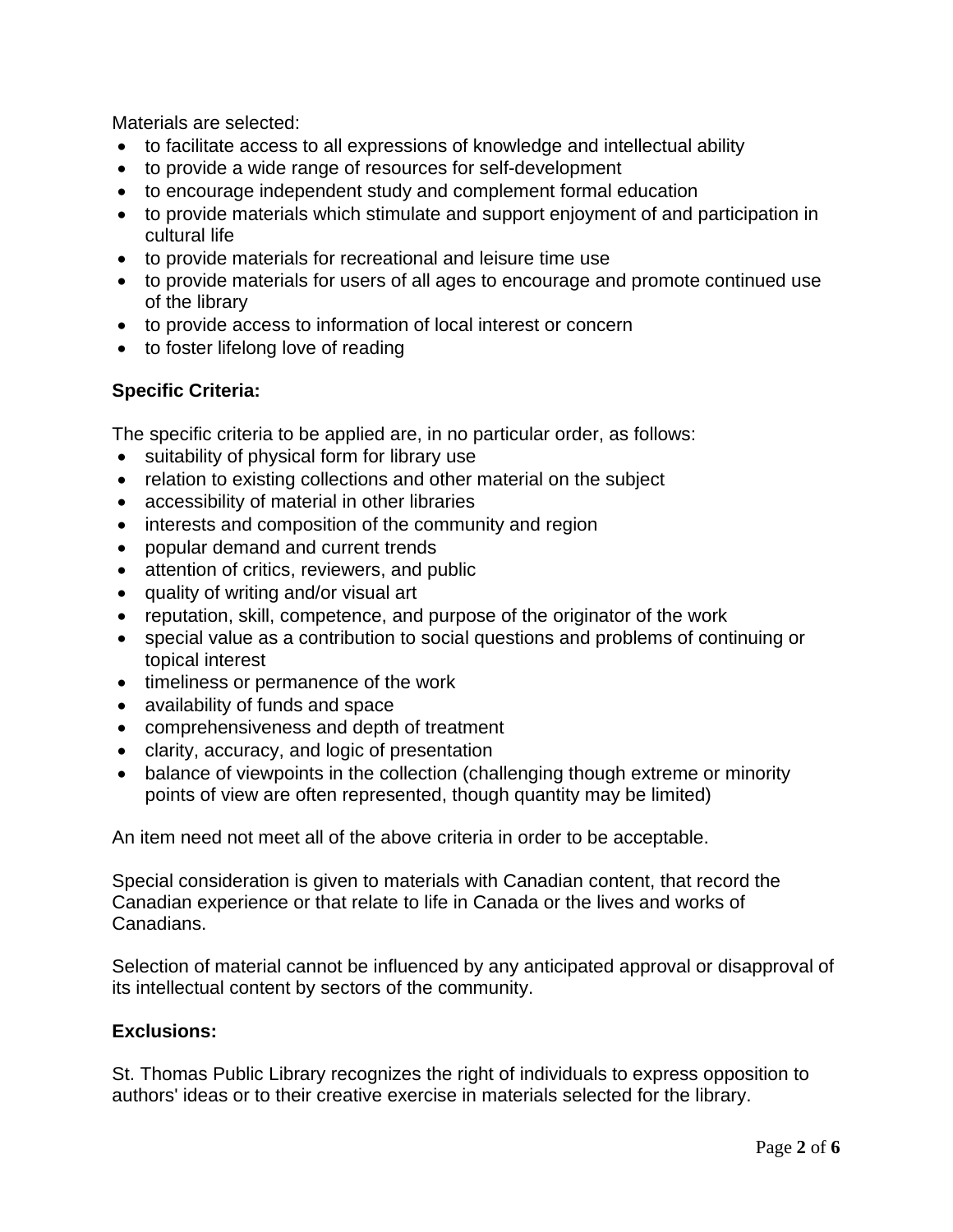However, selection of material cannot be influenced by any anticipated approval or disapproval of its intellectual content by sectors of the community.

St. Thomas Public Library complies with any law enacted at the federal, provincial, or municipal level, and therefore does not collect or maintain material which has been deemed obscene or pornographic, or has been banned by the courts, including hate propaganda. The presence of an item in the collection does not indicate an endorsement of its contents by St. Thomas Public Library, but rather is an affirmation of the principle of intellectual freedom as embodied in the Canadian Library Association Statement on Intellectual Freedom.

No materials are excluded from selection for library collections solely because they may come into the possession of a child.

Textbooks and curriculum-related works are not purchased unless they are considered useful to the general reader as an introduction to a subject, are the only source of information, or their content is considered essential to a library collection.

The Library will neither undertake to mark nor remove items to show approval or disapproval.

Physical access to materials will not be restricted. Library customers have open access to all the Library's collections with certain limited exceptions.

## **Reconsideration of Materials:**

The content or manner of expressing ideas in material that is purposely selected to fill the needs of some library users, may, on occasion, be considered to be offensive by other library users. The library recognizes the right of any individual or group to reject library material for personal use but does not accord to any individual or group the right to restrict the freedom of others to make use of that same material.

Library users who object to materials located in a library collection are asked to complete a written request for the reconsideration of the materials. Request for reconsideration forms are available for this purpose at the Information desks and online.

Decisions made about challenged materials will be communicated to the originators of the requests following completion of a formal staff review.

#### **Recommendation for Purchase and Gifts:**

Suggestions from the public for the purchase of books and other materials not in the Library's collection are referred to appropriate staff and are considered according to the Library's selection policies.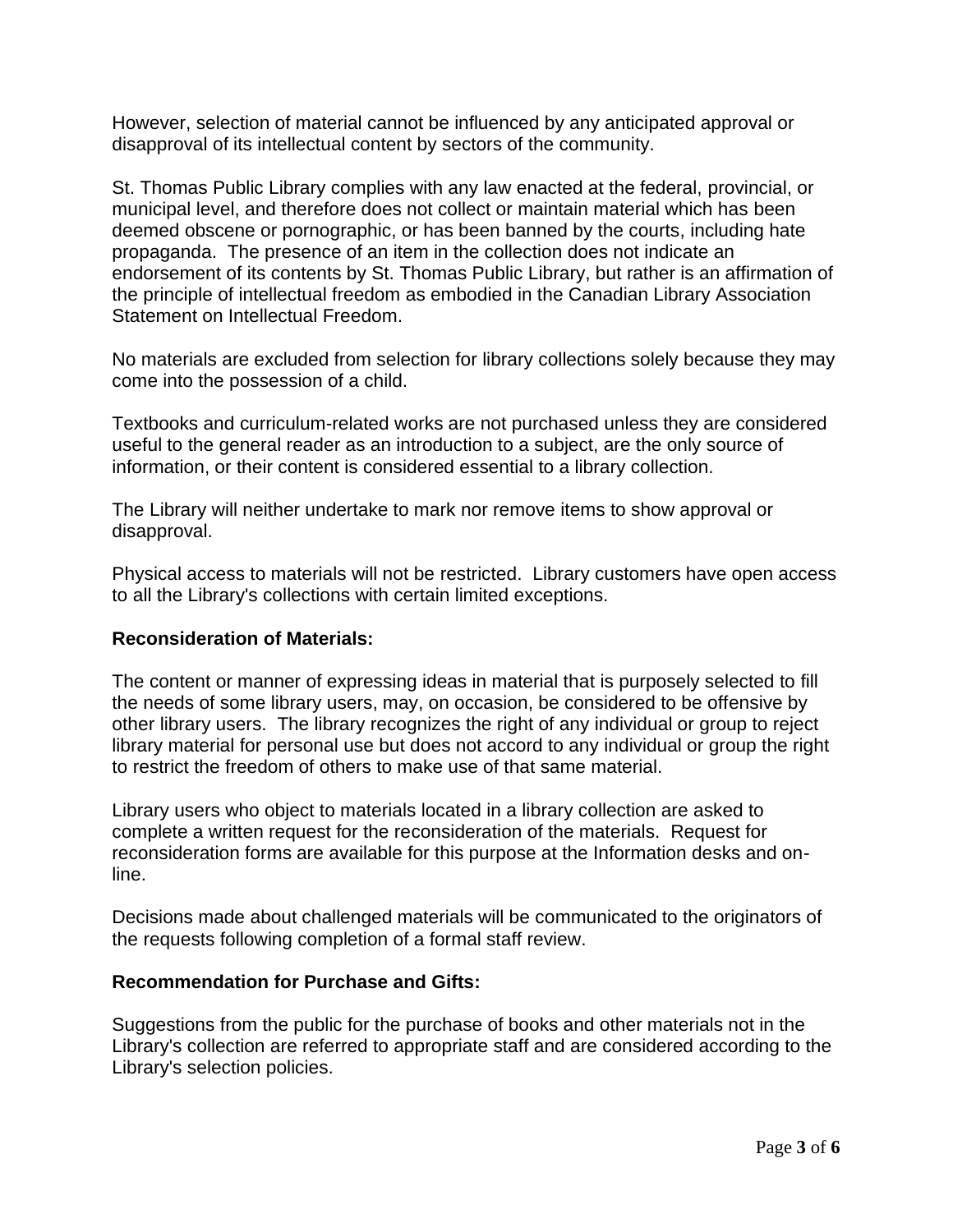The Library welcomes gifts of materials from individuals or groups.

The same criteria and guidelines that apply to the selection of all library materials are used to evaluate gifts. It is understood that gifts are freely given without conditions attached and that all donations will be used or disposed of as the Library deems appropriate.

#### **Maintenance of the Collection***:*

Selected materials are regularly assessed for their condition, accuracy, currency, performance within the context of the library collection in which they are located and relevance to library users. The withdrawal of materials from any collection is a formal process conducted by knowledgeable staff as a necessary means to maintain collection vitality, size, and scope.

In order to maintain an active working collection of high standard, materials shall be withdrawn from the collection on a regular and systematic basis predicated on the following guidelines:

- to remove materials which are no longer useful in keeping with the goals and objectives of the Library
- to remove materials whose contents are out-of-date
- to remove materials which are no longer of interest to the community
- to remove damaged or worn-out materials
- to make room for new materials coming into the collection

The CEO shall have overall responsibility for the materials withdrawn from the collection. In practice, this authority is delegated to the professional staff.

#### **Deselection:**

Withdrawn materials shall be disposed of as the Library deems appropriate. If suitable, withdrawn materials will be given to the Friends of St. Thomas Public Library and/or other non-profit organization.

Materials which remain unsold shall be recycled or destroyed.

#### **Language:**

Materials are primarily in English.

Small collections in languages other than English will be developed and maintained as needs are identified, and as funds and materials are available.

The Library shall meet the needs of patrons who require materials in languages other than English or French through participation in the interlibrary loan network.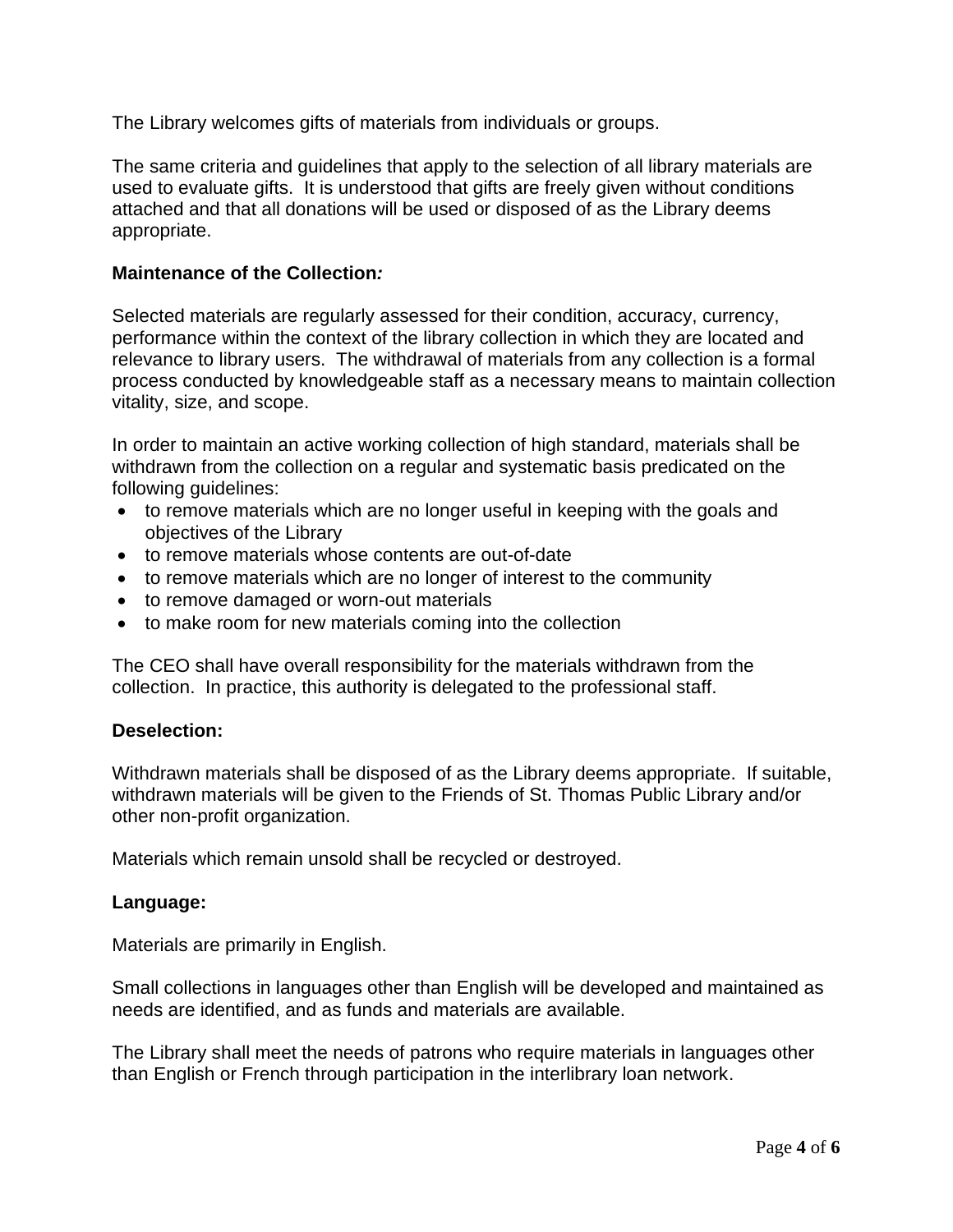## **Local History Collection:**

The Local History Collection shall be known as the George Thorman Local History Collection. The George Thorman Room is a research space for genealogy and local history. St. Thomas Public Library will collect material pertaining to the history of St. Thomas and its surrounding area as it relates to St. Thomas. The Library will catalogue these materials and make them accessible to the general public on a regular basis. The Library will also provide regular reference services to individuals, organizations, the municipal

government, or other groups interested in the activities and holdings of the George Thorman Local History Collection.

The George Thorman Local History Collection will only accept material on a permanent basis, except when borrowing material for short term loans (i.e. to include in Library displays).

Material acquired by the George Thorman Local History Collection shall become the permanent property of St. Thomas Public Library until such time as the CEO/Chief Librarian deems it no longer relevant to the Collection, in which case the material may be deselected.

Criteria for selection

- Geographical coverage: The Library will collect material pertaining to the history of St. Thomas and surrounding area.
- Time: Material will be collected dating from the earliest period possible to the present.
- Subject fields: All subject fields pertaining to local history will be collected, however there will be an emphasis on railroad history.
- Format: Materials collected will be primarily print. Non-print materials such as photographs and other media may be given consideration or redirected to a more suitable location such as Elgin County Archives.

#### Patron use

Materials in the George Thorman Local History Collection may be used in the library only and will not circulate. Loans of material for display or similar purpose will be made only with the approval of the CEO.

#### **Revisions:**

The Collection Management Policy will be regularly reviewed and revised as necessary.